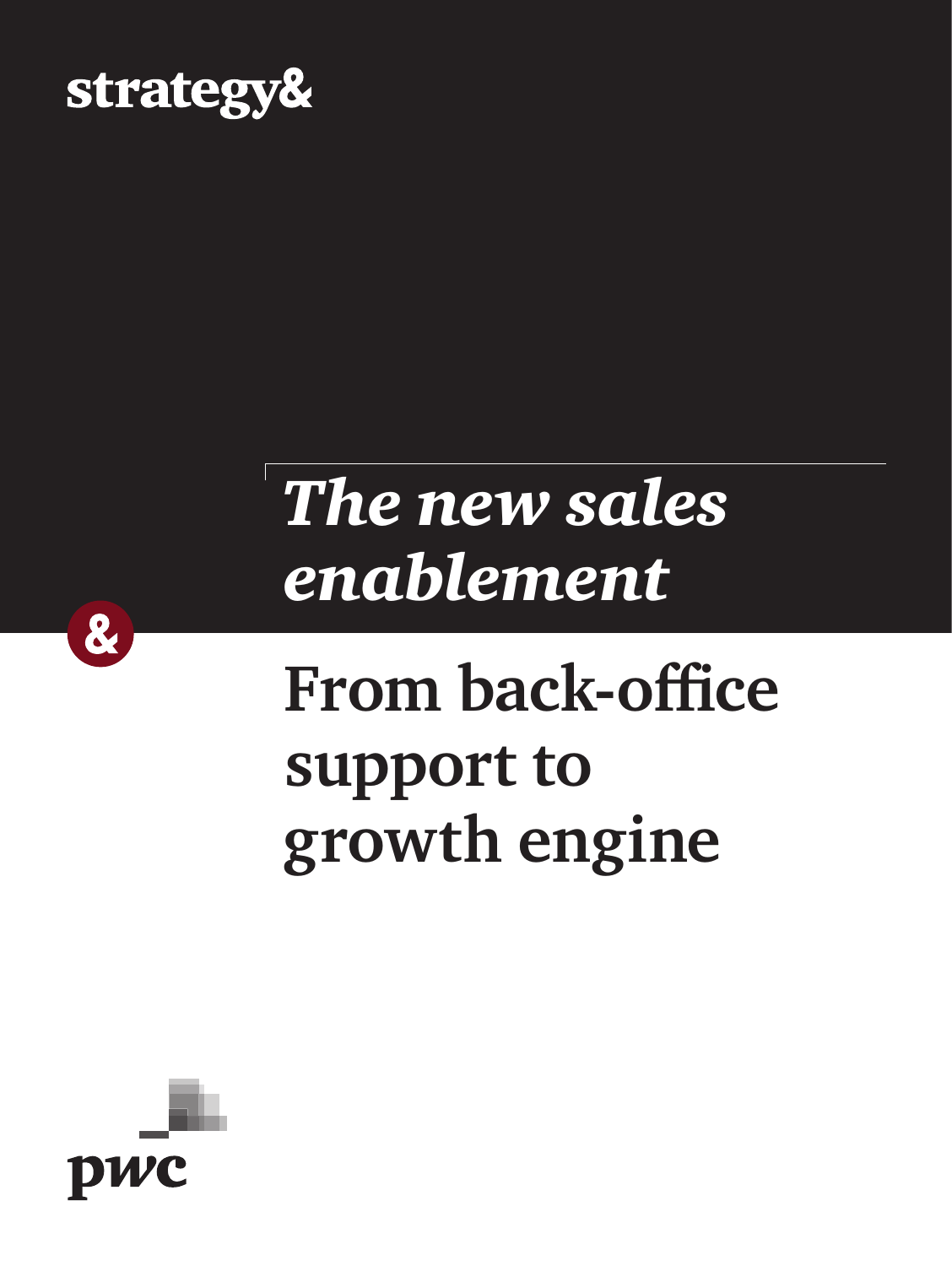### Beirut

**Gabriel Chahine** *Principal* +961-1-985-655 [gabriel.chahine](mailto:gabriel.chahine%40strategyand.pwc.com?subject=) [@strategyand.pwc.com](mailto:gabriel.chahine%40strategyand.pwc.com?subject=)

#### **Chicago**

**Namit Kapoor** *Principal* +1-312-578-4502 [namit.kapoor](mailto:namit.kapoor%40strategyand.pwc.com?subject=) [@strategyand.pwc.com](mailto:namit.kapoor%40strategyand.pwc.com?subject=)

#### **Cleveland**

**Steven Treppo** *Principal* +1-216-407-0473 [steven.treppo](mailto:steven.treppo%40strategyand.pwc.com?subject=) [@strategyand.pwc.com](mailto:steven.treppo%40strategyand.pwc.com?subject=)

#### Dallas

#### **Charlie Hohenshelt**  *Principal, PwC* +1-214-740-6725 [charlie.hohenshelt](mailto:charlie.hohenshelt%40us.pwc.com?subject=) [@us.pwc.com](mailto:charlie.hohenshelt%40us.pwc.com?subject=)

### Florham Park, NJ

**Thomas Ripsam** *Principal* +1-973-410-7603 [thomas.ripsam](mailto:thomas.ripsam%40strategyand.pwc.com?subject=) [@strategyand.pwc.com](mailto:thomas.ripsam%40strategyand.pwc.com?subject=)

### Los Angeles

**Dan Priest**  *Principal* +1-424-294-3749 [dan.priest](mailto:dan.priest%40strategyand.pwc.com?subject=) [@strategyand.pwc.com](mailto:dan.priest%40strategyand.pwc.com?subject=)

### Mexico City

**Carlos Navarro** *Principal*  $+52-55-5263-6000$ [c.navarro](mailto:c.navarro%40strategyand.pwc.com?subject=) [@strategyand.pwc.com](mailto:c.navarro%40strategyand.pwc.com?subject=)

#### Munich

**Rolf Fricker** *Principal* +49-89-54525-648 [rolf.fricker](mailto:rolf.fricker%40strategyand.pwc.com?subject=) [@strategyand.pwc.com](mailto:rolf.fricker%40strategyand.pwc.com?subject=)

#### New York

**Ed Landry** *Principal* +1-703-626-3145 [edward.landry](mailto:edward.landry%40strategyand.pwc.com?subject=) [@strategyand.pwc.com](mailto:edward.landry%40strategyand.pwc.com?subject=)

### San Jose, Calif.

**Joe Lo** *Principal, PwC* +1-408-817-5040 [joe.lo@us.pwc.com](mailto:joe.lo%40us.pwc.com?subject=)

### **Seattle**

**Mathias Herzog** *Principal* +1-415-713-5838 [mathias.herzog](mailto:mathias.herzog%40strategyand.pwc.com?subject=) [@strategyand.pwc.com](mailto:mathias.herzog%40strategyand.pwc.com?subject=)

### Tokyo

**Vanessa Wallace** *Chairman, Strategy& Japan* +81-3-6757-8600 [vanessa.wallace](mailto:vanessa.wallace%40strategyand.pwc.com?subject=) [@strategyand.pwc.com](mailto:vanessa.wallace%40strategyand.pwc.com?subject=)

### *Contacts About the authors*

**Thomas Ripsam** is a principal with Strategy&, PwC's strategy consulting group, and is based in Florham Park, N.J. He focuses on goto-market strategies and operating model transformations in the technology, information, communications, and entertainment industries.

**Dan Priest** is a principal with Strategy& based in Los Angeles. As a member of the firm's digital business and technology team, he leads the IT strategy and effectiveness team, specializing in strategy and execution, operating model design, strategic sourcing, and operational excellence for clients in the technology, financial-services, health, and automotive industries.

**Lavanya Manohar** is a manager with Strategy& based in Chicago. She focuses on go-to-market strategies and effective operating models for providers of high-tech products and services.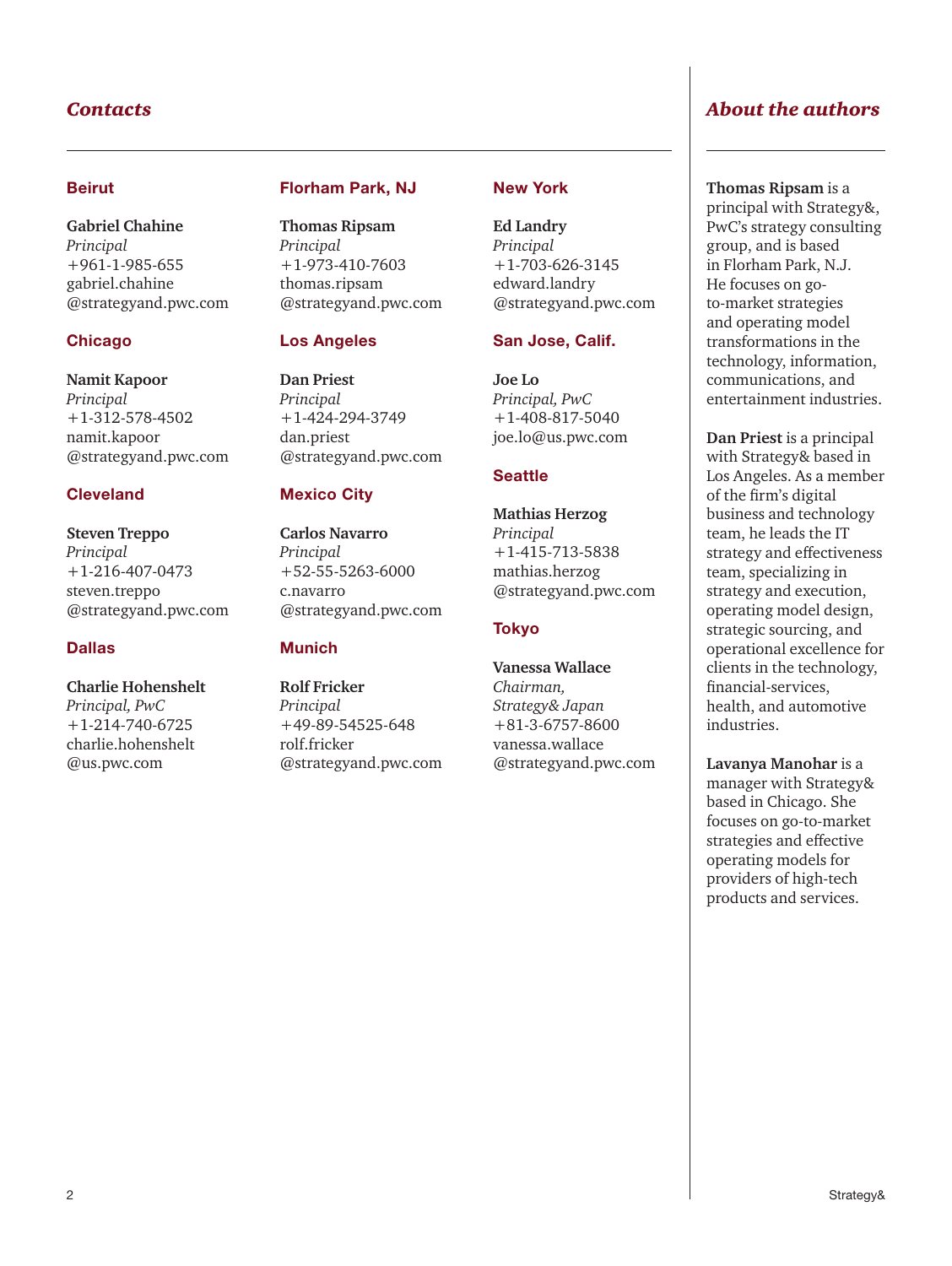### *Executive summary*

 $\boldsymbol{\alpha}$ 

**Digitization is rapidly transforming** how sales forces at large business-to-business enterprises interact with their customers. Sales representatives are now highly mobile, equipped with immense amounts of data and insights about their customers, and willing to collaborate with them on a regular basis so that they can tailor products, services, and solutions to those customers' needs.

At far too many companies, however, sales management personnel and frontline salespeople are not getting the support they need. Sales strategy, planning, support, and delivery organizations involved in enabling sales efforts are often highly decentralized; roles and responsibilities are unclear; data, processes, and systems are dispersed; and most resources and spending are primarily focused on keeping up with the transactional needs of the sales function.

If companies are to turn these various support functions, which we collectively call "sales enablement," into full partners in the sales effort — capable of enabling profitable growth — the company leadership must first redefine the primary role of those that support and enable the sales force. Sales enablement is a multifaceted function that should generate the analytics and customer insights needed to develop successful sales strategies and build the capabilities needed to engage fully with customers, as well as provide the necessary transactional and operational support. Next, grounded in a clear understanding of what drives superior customer experience and the optimal go-to-market strategy, companies need to define the end-to-end capabilities, activities, and performance required to deliver that experience and carry out their chosen strategy. That in turn will help them determine how sales enablement should be configured and organized to be both effective and efficient, and where to invest money and people to build the best possible customer experience and to maximize growth.

Putting it all together will have a profound effect on the ability of companies to "move the needle" in an ever more competitive B2B environment. But the transformation involved is a highly complex endeavor, and it is critical to maintain a focus on what really matters: providing the best experience possible for the customer.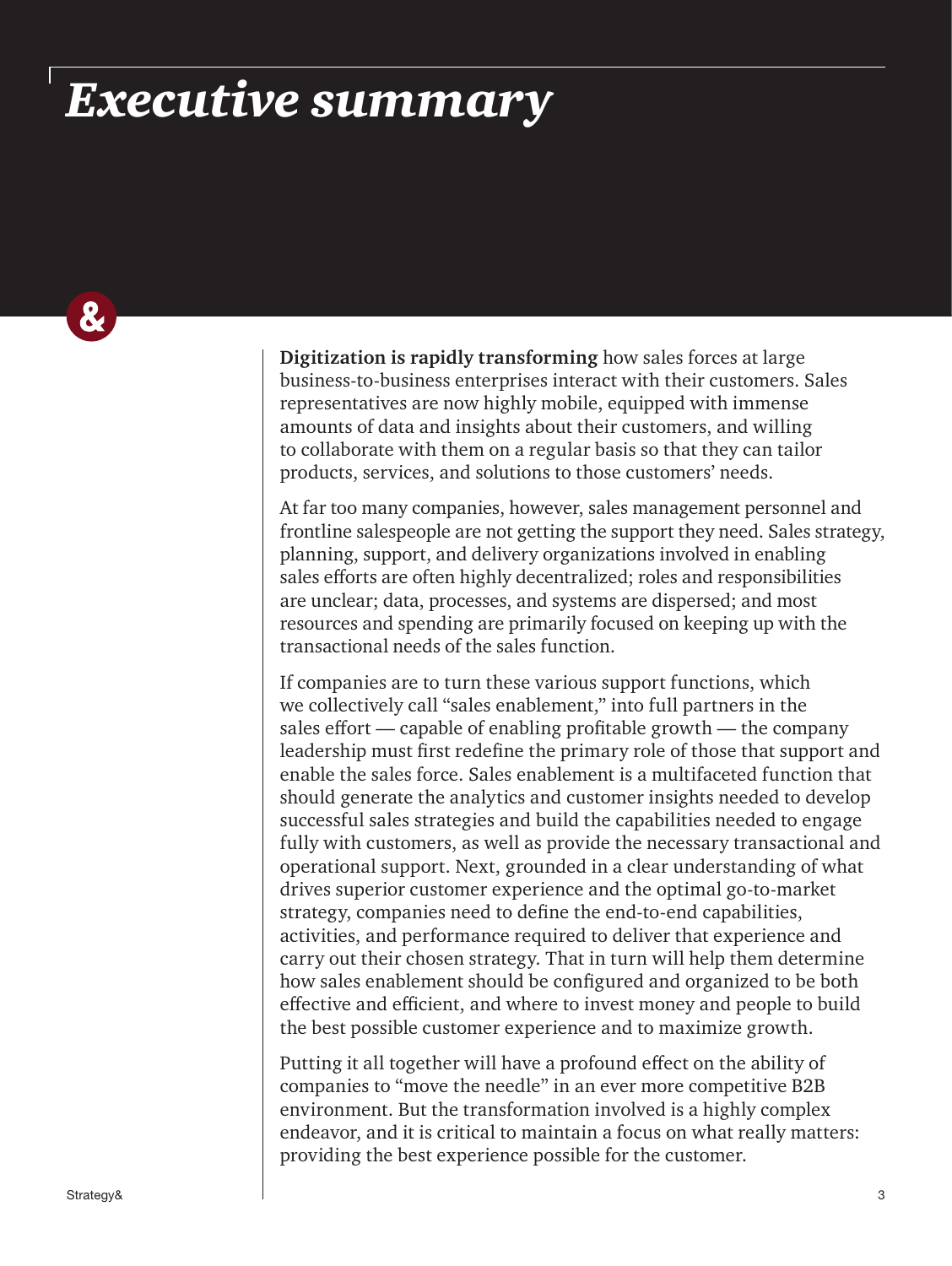### *The changing sales environment*

How large business-to-business enterprises go about selling their products and services has become far more complex than it was just a few years ago. Thanks to the growing use of a wide variety of new technologies, clients now demand greater engagement, flexibility, and control over the buying process, and expect significantly more intimate, sophisticated customer experiences in their interactions with their vendors. The sales process now involves much more collaboration and sharing of information than it did in the past, as companies and customers work together to develop specific products, services, and solutions that fulfill customers' particular needs.

As a result, the tasks of managing customer relationships and sustaining the end-to-end selling-through-delivery processes throughout the customer life cycle have become far more difficult, especially with enterprise-class customers, which may interact with many different parts of the vendor's organization, as well as through partners and resellers. And all this is taking place in an ever more global, competitive business environment.

Getting all of this right, therefore, has never been more important to the success of every large business-to-business company. Few, however, have managed to put it all together. At most companies, sales management and the salespeople on the front lines at the critical interface with customers have at their disposal all kinds of technologies that let them be fully mobile, always on, and equipped with much greater insights into their customers' needs, across every sales channel. Often overlooked, however, is the "sales enablement" function, which works behind the scenes providing the means for the sales force to carry out its function, managing the enormous complexity involved, delivering operational support, and ensuring the success of the overall sales effort.

At its best, sales enablement is the seamless orchestration of a highly complex collection of activities involving a wide variety of organizations — sales, marketing, supply chain and logistics, finance, human resources, information technology, and product development

*The sales process now involves much more collaboration and sharing of information than it did in the past.*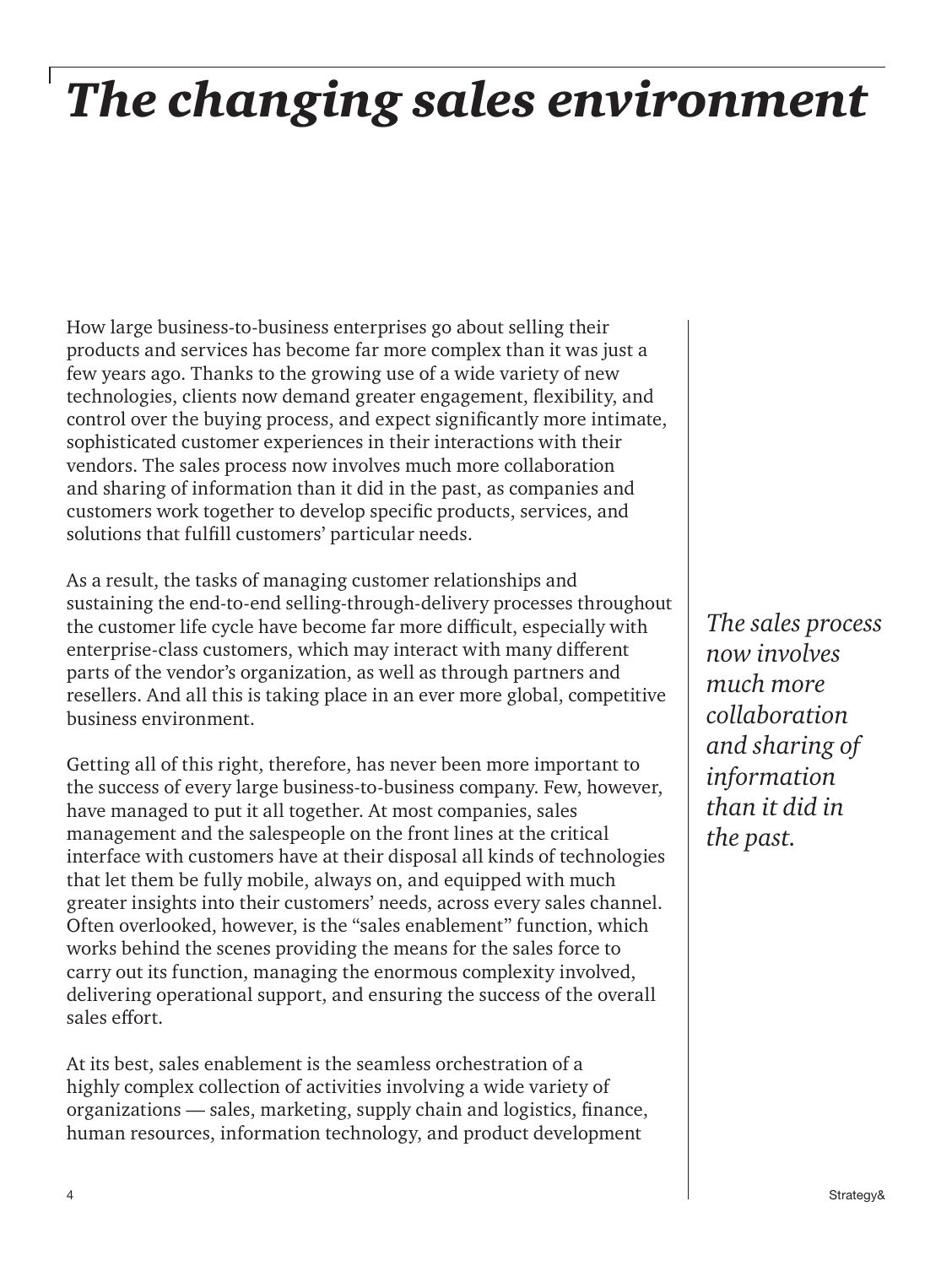across individual business units, regional departments, and corporate functions — myriad processes, and all manner of technologies. Its goal: to drive sales performance by enabling and ensuring the greatest possible level of engagement between the company and its current and potential customers, through the creation of compelling customer experiences and ease of collaboration across the customer engagement life cycle. Its role: to provide the analytics and insights needed to make better decisions and develop successful sales strategies, to build the capabilities needed to engage fully with customers, and to provide transactional and operational support through the entire customer engagement life cycle.

Digitization is transforming all aspects of selling, from strategic planning to management and operations. As a result, the customerfacing front-office sales force now needs an entirely new level of customer insight and engagement through real-time data analysis and improved flexibility, customization, and collaboration. So the pressure is on for sales enablement to build the capabilities needed to fully support the sales force, to provide the customer insight and analytics needed to develop winning sales strategies, and to rethink how they should be organized to best fulfill their mission.

Achieving this will require a redefinition of sales support's current back-office role as well as a major transformation of that role in order to integrate separate sales strategy and planning, sales support, and operations efforts to achieve a more holistic, end-to-end approach to sales force enablement. If successful, the effort will allow companies to significantly step up sales performance and profitability, boost profitable growth, and capture a markedly stronger return on the major investments they make in their sales force.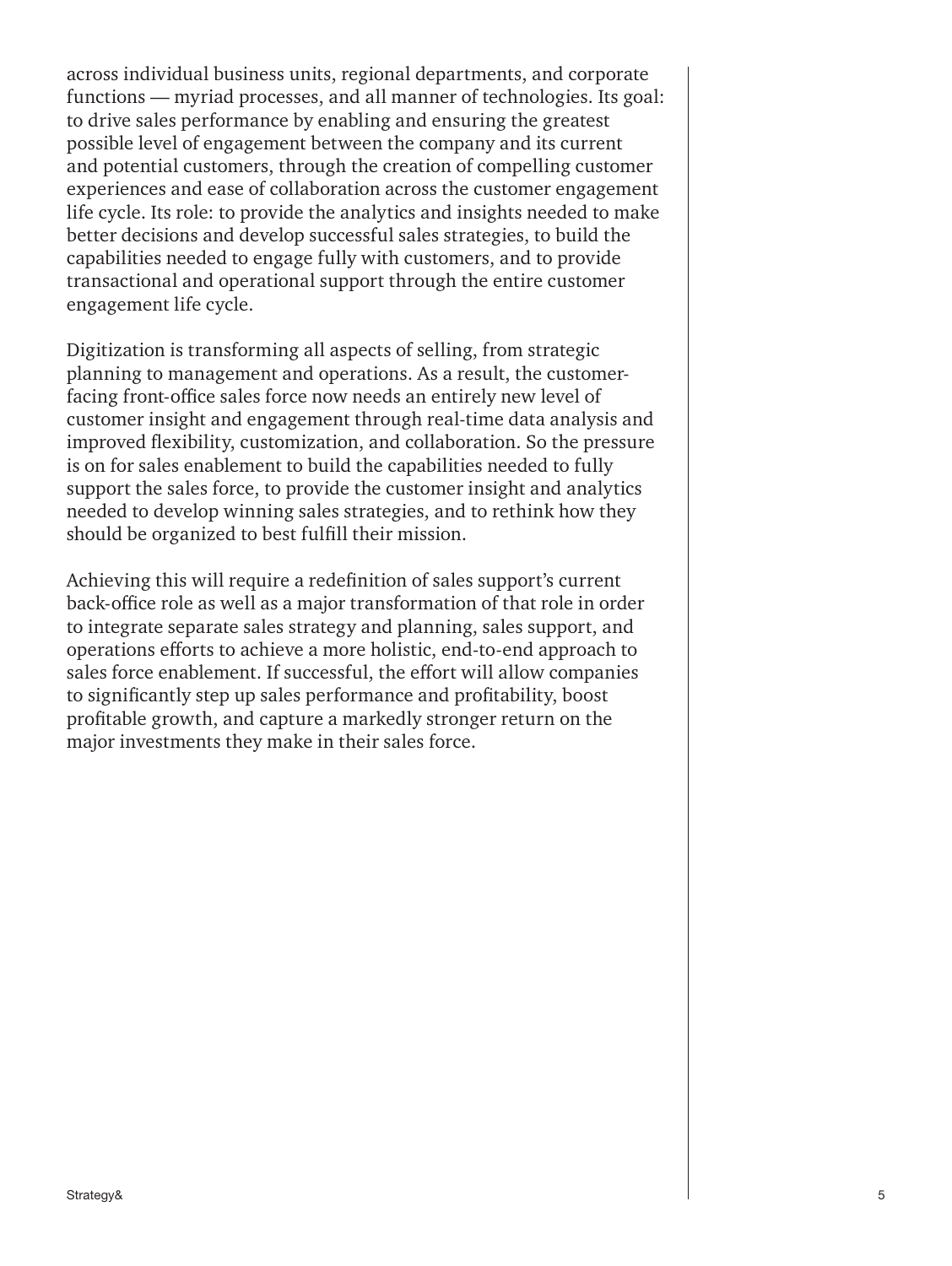### *The enablement challenge*

As profound as the changes in how companies engage with and sell to their customers have been, their sales enablement efforts, unfortunately, have often not kept up. At many companies there is no sales enablement function or comprehensive approach that covers all aspects of enablement. Instead, there is simply a back-office activity intended to manage the plumbing and wiring of the many systems and processes essential for any effective sales force, and provide administrative and operational sales support with a focus on establishing an efficient, scalable transaction engine at the lowest possible cost.

Many companies' back-office efforts remain slow, complicated, and redundant, following inadequate and poorly defined processes. Interactions with customers require numerous handoffs between different back-office functions, which at many companies are highly decentralized and distributed throughout multiple business and geographic units. The result is frequent manual intervention in processes, long turnaround times for quotes, missed delivery dates, and multiple interfaces with customers. The needless proliferation of different technologies, applications, and data makes it virtually impossible to generate an integrated view of the customers.

Moreover, sales enablement at many large companies is spread across numerous internal business units, geographies, and functional organizations, and can involve tens of thousands of people and cost hundreds of millions of dollars annually. Under such conditions, however, all of the money and resources that companies devote to digitizing their sales forces will never enable them to respond rapidly to customers or provide the experiences that generate true customer loyalty. On the other hand, when companies do it right, they can in some cases achieve the same performance at nearly half the cost, while achieving double-digit increases in customer satisfaction and growth.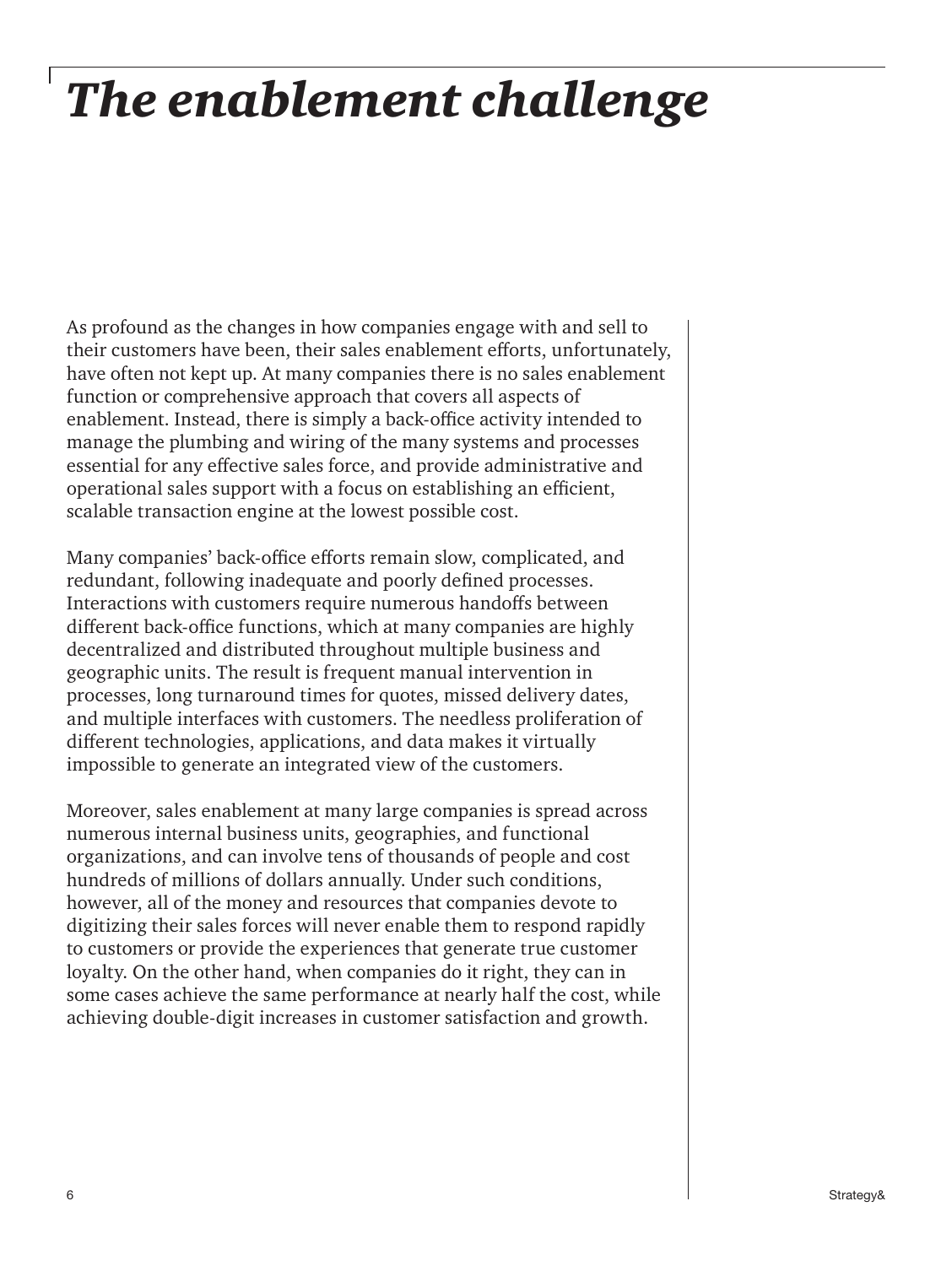### *Four levers of change*

To reach the vision of fully effective and efficient support for the sales force, sales enablement must take on a new role, developing the analytics and insights needed to help develop the go-to-market strategy, building the right sales capabilities, and providing operational and transactional support (*see Exhibit 1, next page*). As such, sales enablement must help support a number of critical decisions: determining how best to deploy the sales force and setting the team's incentives, metrics, and reporting mechanisms; defining, gathering, and analyzing the data needed to understand customers; providing compelling, customized customer experiences; integrating customer information throughout the company; and offering the best possible after-sales service and support.

If companies want to transform their sales enablement function to create the capabilities needed to develop and carry out successful sales strategies and boost revenues, they must pull four key levers — each of which will help make sales enablement more agile, more nimble, and more effective in partnering with the sales force. If they can succeed in this goal, they will provide the means for the sales force to improve the customer experience — and thus boost sales — by ensuring that the back-office sales efforts will become a competitive advantage rather than simply a cost center.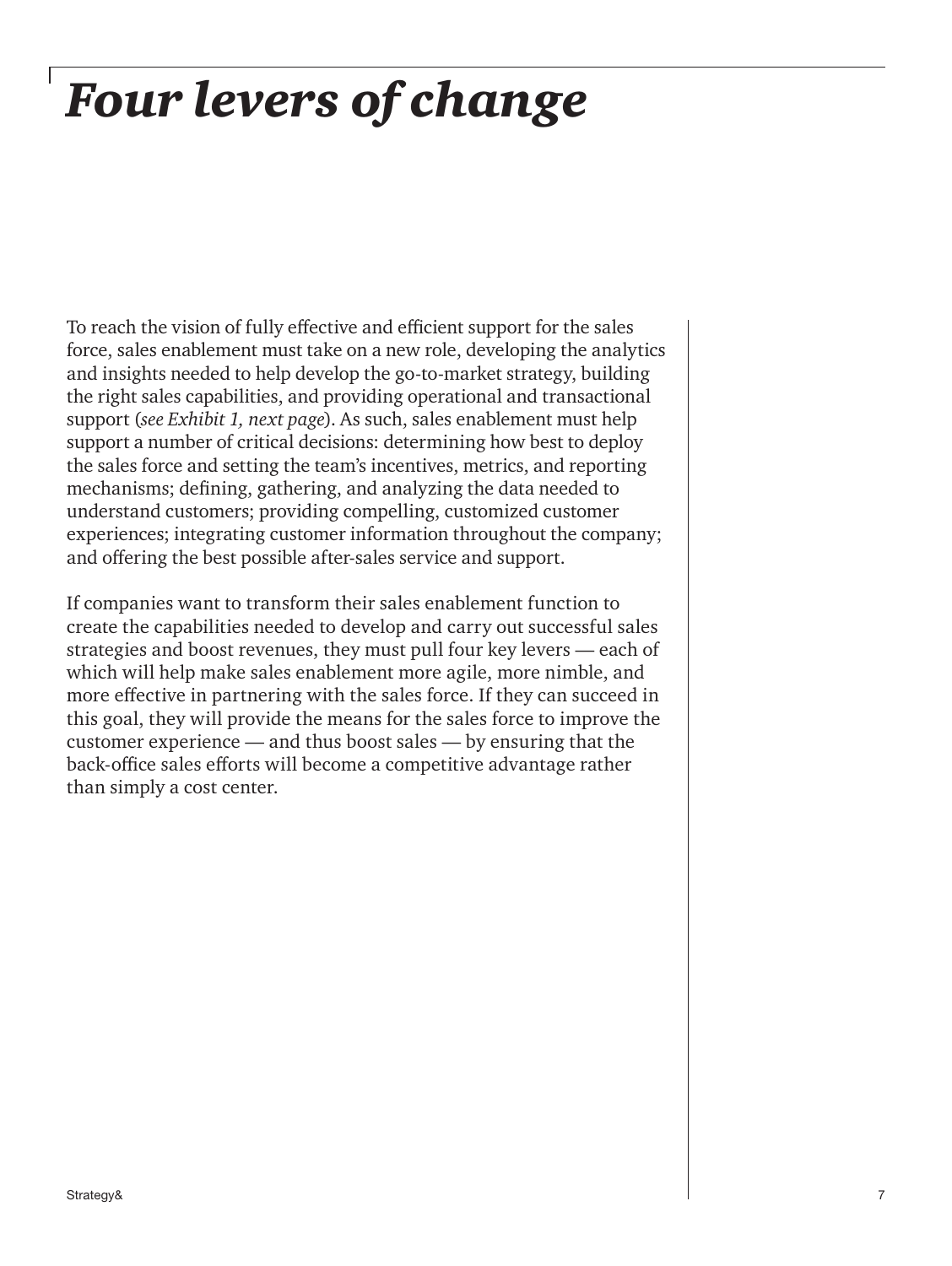### *Exhibit 1* **An end-to-end view of the new role of sales enablement**

### Insights and analytics

Business intelligence Customer experience

> Data and infrastructure

| <b>Strategy and</b> |  |
|---------------------|--|
| planning            |  |

Market analysis Go-to-market

planning

Strategic initiatives

Compensation and quota planning

#### Sales capability building

Sales process management

Customer/partner relationship management

Pricing

Sales process support

New business/ product enablement

#### Transactional/ operations

Proposal management

Compensation processing

Quoting and configuration

Order and cash management

Source: Strategy& analysis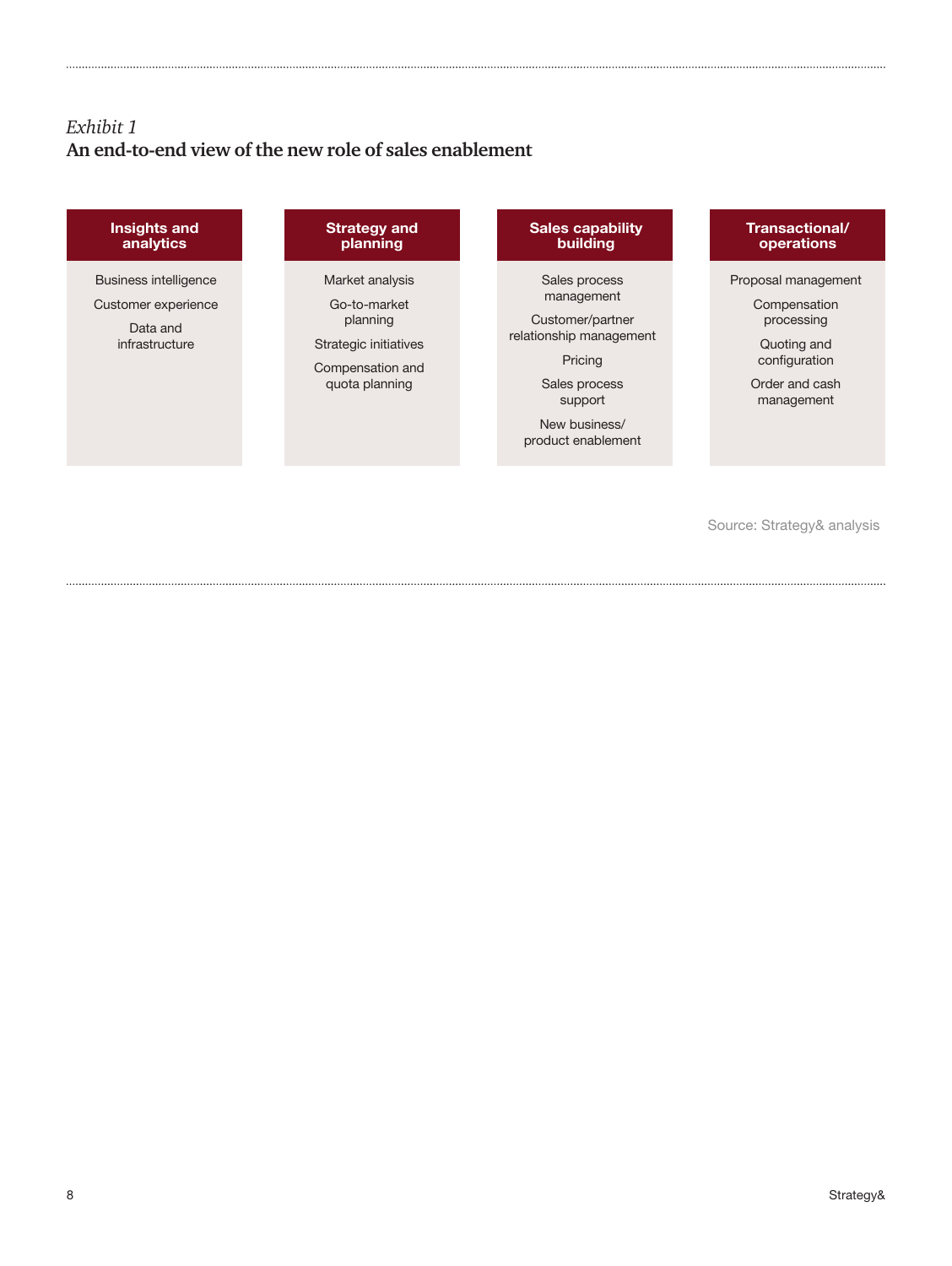### *A coherent go-to-market strategy*

Many companies today lack a truly comprehensive view of their customers, as well as a clear game plan for engaging with them across the entire customer life cycle. And many lack an integrated approach to the channels through which they interact with customers; instead, they take into account the different performance aspects and activities of each channel in a piecemeal fashion, often within the context of its particular internal business unit and functional silo. Under such conditions, it is virtually impossible to develop a coherent strategy for taking products and services to market and engaging with customers.

Defining such a strategy demands that companies truly know their customers and their individual requirements and expectations. Though customer data will be collected across the enterprise, sales enablement needs to play a central role in translating that data into insight on how best to engage and serve customers. Without a clear and coherent go-to-market strategy, however, the sales enablement function will likely be saddled with a high degree of redundancy, complexity, proliferation of processes and tools, and high cost — and thus be unable to contribute the necessary customer and channel insights needed to develop a truly coherent strategy.

That strategy must be defined in the context of the overall customer value proposition and business strategy. The drivers of customer experience for a company that differentiates itself through innovation, for instance, will likely look very different from those for a company that differentiates itself through a low-cost or fast-follower strategy. Different business models — sales of physical products as opposed to services or software, for instance — will also involve different experience strategies.

Companies must also determine how they will take their products and services to market across their different channels and interact with customers across those channels. This requires defining the channels, activities, and capabilities needed to market, develop, sell, deliver, and support customers, and to understand how performance can be maximized for each individual channel — again, a critical responsibility of sales enablement.

*Go-to-market strategy must be defined in the context of the overall customer value proposition and business strategy.*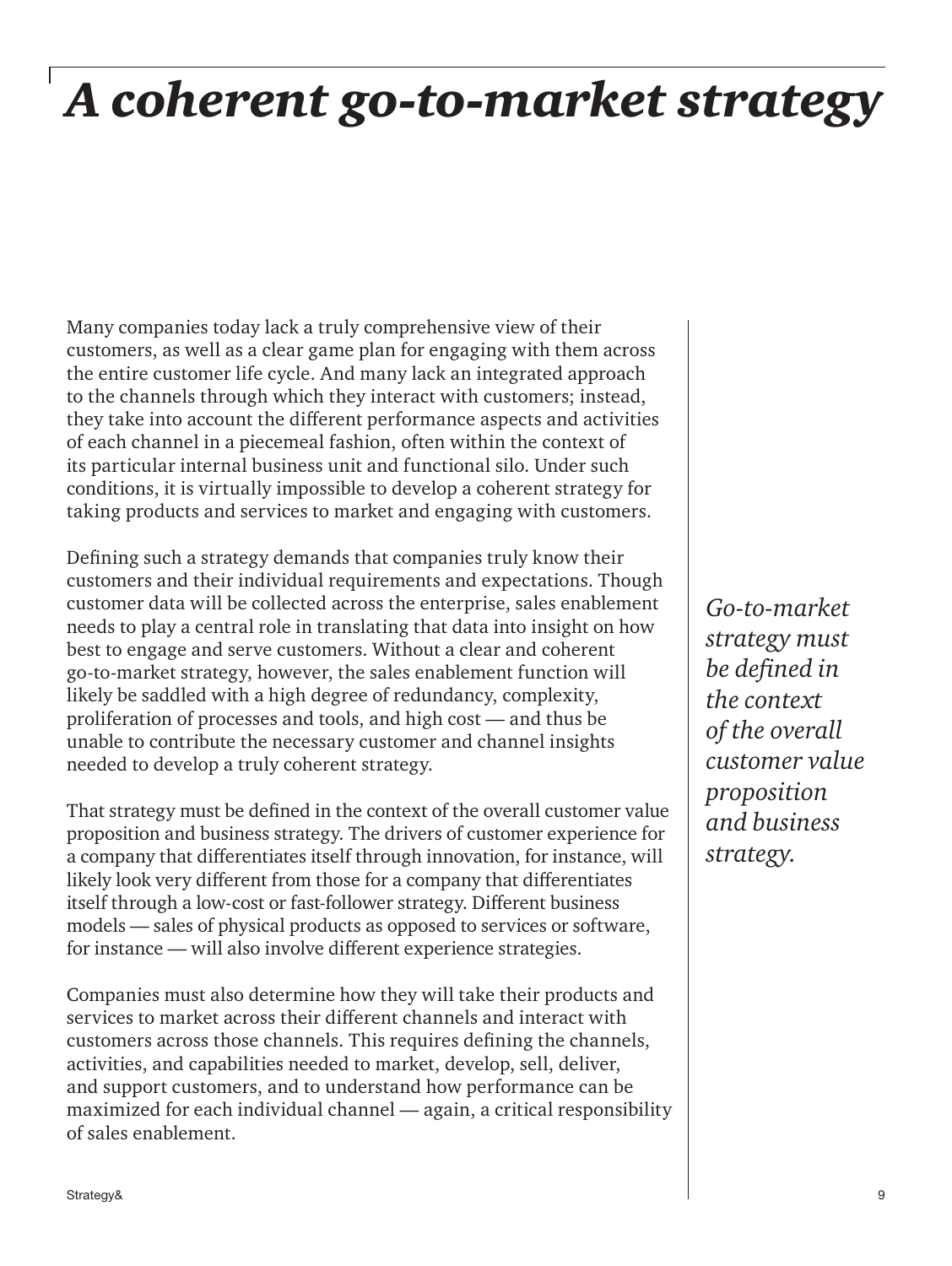If sales enablement is to avoid the complexity, high cost, and essentially reactive stance that result from a poorly defined go-to-market approach, it is critical that the function take an active seat at the strategy table. This is not just to provide the customer insights and analytics needed to help shape the right strategy, but to better understand the requirements and trade-offs inevitably involved in any strategic choice.

The strategic shift on the part of many technology companies to a software-as-a-service model, for example, requires that they put in place an entirely new set of sales processes, tools, and people to carry out the new strategy. Sales enablement must play an active role in helping to inform and develop the strategy, so that the requirements and changes necessary to execute it are understood, not just by the front-office sales force but throughout the company.

Sales enablement should also play a central role in helping to define new strategies for selling to major enterprise customers, especially given the sheer complexity of such highly demanding accounts. By their very nature, these customers typically interact with any number of their vendors' organizational units, so it is critical that sales enablement be organized in such a way, and have the processes and tools in place, to be able to keep track of how they interact, and provide a single customer view to the frontline salespeople.

A clearly articulated customer and go-to-market vision and strategy is the foundation for driving customer experience and maximizing sales and channel performance. Sales enablement organizations must be deeply involved in shaping and influencing that strategy, while evolving their sales enablement capabilities in line with it.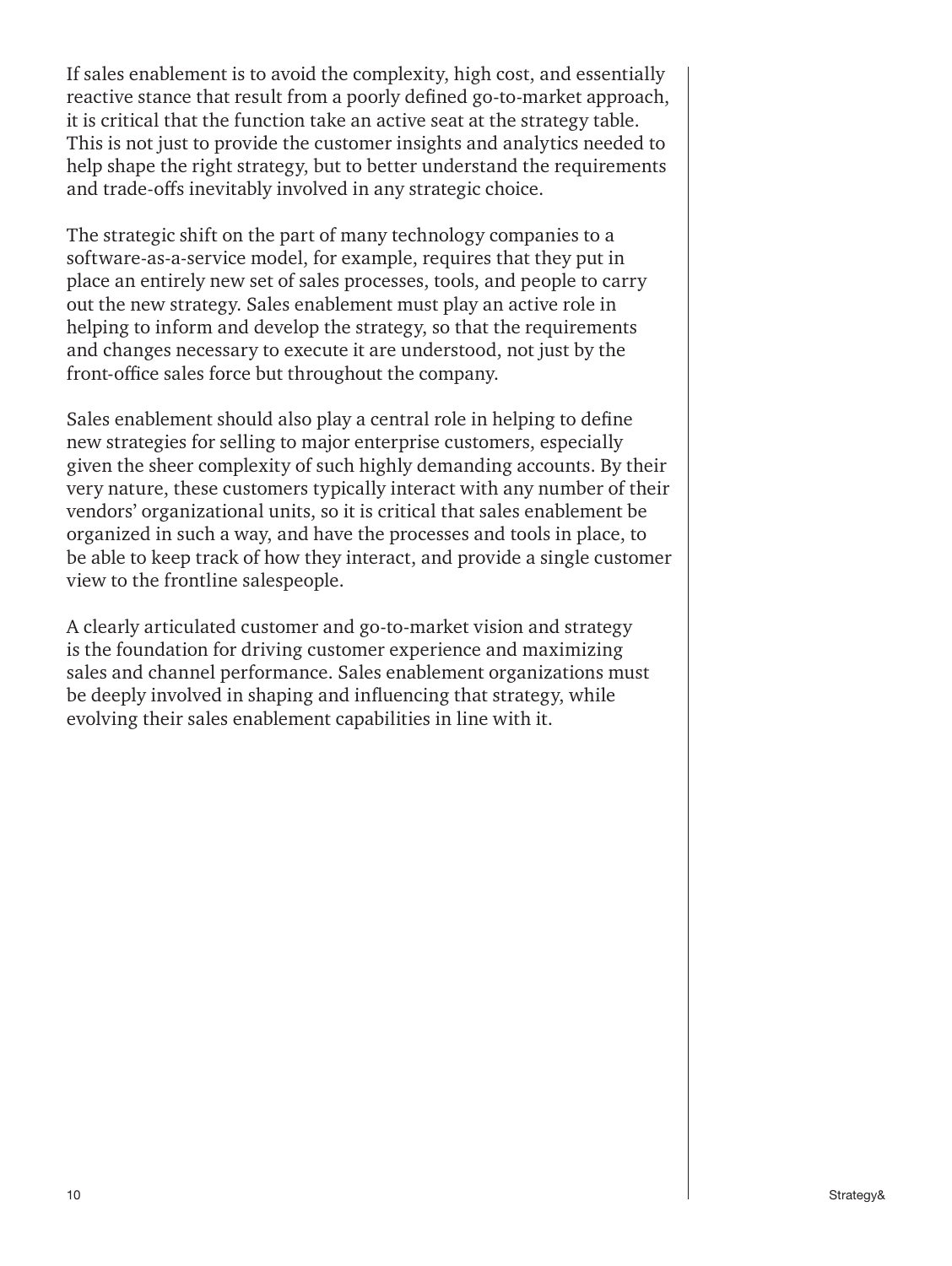### *Customer- and strategy-centric capabilities*

Carrying out a successful go-to-market strategy requires that sales enablement build or acquire a wide variety of capabilities, including analyzing customer data and creating customer insights; planning, execution, and operations; and transforming and continuously improving the sales enablement organization. Companies need to define the full spectrum of these capabilities — the necessary processes, technology, skills, and analytics — and determine where the gaps are.

Companies will find that the capabilities needed will include "lightson," such as processing an order; "table stakes," meaning activities that are industry-specific but not differentiating by themselves, such as managing standard pricing across a product or service portfolio; and truly differentiating, which can give companies a real competitive edge in the market, such as enterprise account management and solutionbased selling. The balance between the latter two capabilities will vary among companies, depending on their go-to-market strategy, product portfolio, and competitive landscape — their "way to play." Companies that distinguish themselves as innovators — dependent on their capacity to develop and introduce to the market compelling new products and services — will likely develop a quite different set of capabilities than companies that operate as fast followers, watching their markets carefully to see what's selling, then developing and selling their own similar products at competitive prices (*see Exhibit 2, next page*).

Moreover, companies need to envision and build their chosen capabilities in light of their full end-to-end value. When developing an effective and efficient capability that controls the entire process from prospects to cash, for example, a company will achieve better results by defining the desired outcome for the capability overall including the time it takes to go through the entire prospect-to-cash cycle, how many opportunities are actually converted and "fully paid," and the proportion of cases that face problems as they move through the process. Moreover, the capability must be optimized across the board, rather than developing individual processes for prospecting, planning, solution development, order management, delivery, invoicing, and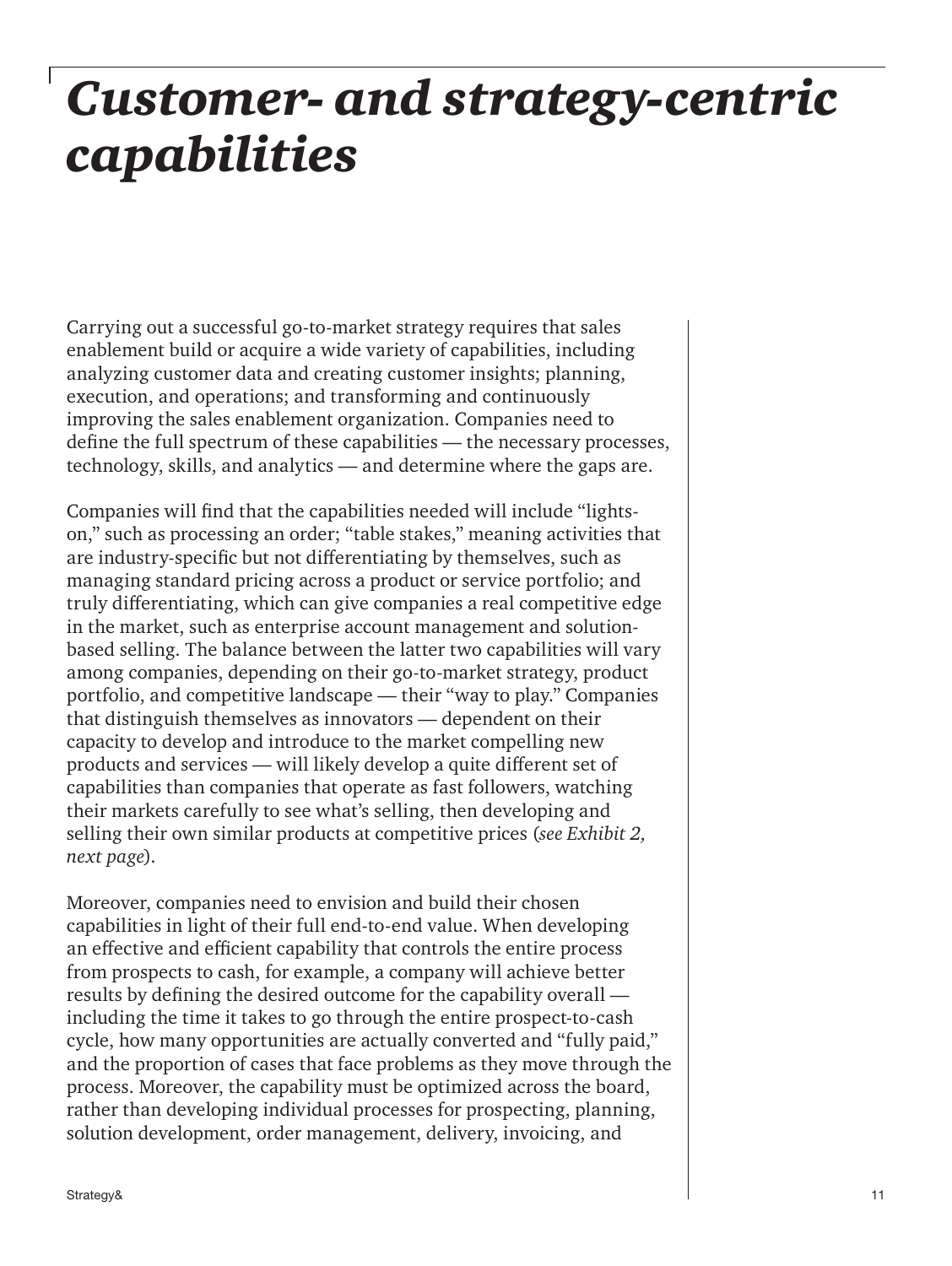### *Exhibit 2* **The capabilities a company should develop will depend on its chosen "way to play"**

| Way to play              | <b>Value proposition</b>                                                         |                                                                                                                   |                                      |                                                            |  |  |  |
|--------------------------|----------------------------------------------------------------------------------|-------------------------------------------------------------------------------------------------------------------|--------------------------------------|------------------------------------------------------------|--|--|--|
| Aggregator               | Provides the convenience of a one-stop solution                                  |                                                                                                                   |                                      |                                                            |  |  |  |
| <b>Customizer</b>        | Leverages customer intelligence to offer tailored products or services           |                                                                                                                   |                                      |                                                            |  |  |  |
| <b>Fast follower</b>     | Leverages foundations laid by first movers to quickly launch competing offerings |                                                                                                                   |                                      |                                                            |  |  |  |
| <b>Innovator</b>         | Introduces new and creative products or services to the market                   |                                                                                                                   |                                      |                                                            |  |  |  |
| Integrator               | Ties separate products or systems together so that they work together            |                                                                                                                   |                                      |                                                            |  |  |  |
| <b>Premium player</b>    | Offers high-end products or services and superior customer service               |                                                                                                                   |                                      |                                                            |  |  |  |
| <b>Solutions builder</b> | Develops tailored solutions for customers                                        |                                                                                                                   |                                      |                                                            |  |  |  |
|                          | Type of capability                                                               | <b>Description</b>                                                                                                | <b>Strategy</b>                      | <b>Example</b>                                             |  |  |  |
|                          | Lights on                                                                        | Activities required to "keep<br>the lights on"/operate                                                            | Aim for best-in-class<br>cost levels | Invoicing and<br>collections                               |  |  |  |
|                          | Table stakes                                                                     | Activities required by industry<br>dynamics to compete in sector                                                  | Aim for best-in-class<br>cost levels | Standard pricing                                           |  |  |  |
|                          | Differentiating                                                                  | Company's chosen three to six<br>differentiating capabilities that<br>enable it to build sustainable<br>advantage | Invest to build<br>advantage         | Value-based pricing/<br>deal desk (focused<br>on solutions |  |  |  |
|                          |                                                                                  |                                                                                                                   |                                      |                                                            |  |  |  |

Value player Offers lower prices

Source: Strategy& analysis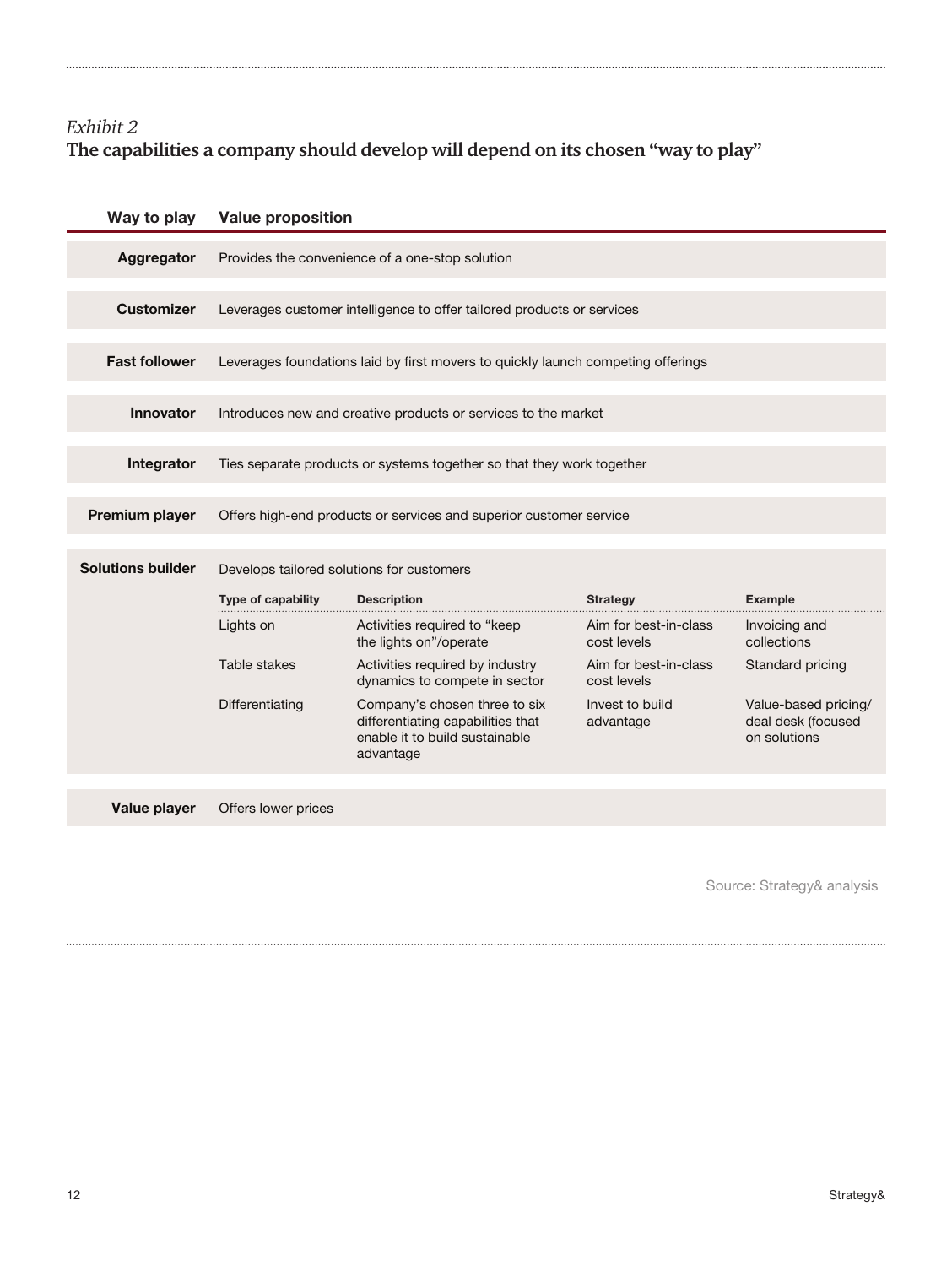collections. An end-to-end view of any capability should also involve considering different business models for which the capability is required and determining what has to be tailored for each business model versus what can be standardized. An end-to-end view will also help optimize processes, tools, organizational roles, and responsibilities. Sales enablement must play a central role in defining capabilities that involve its activities, since it will be responsible for successfully delivering on their goals.

As large IT solution companies move to a sales approach that combines hardware with a variety of possible software and services packages, and even the cloud, their relationship with their customers — from initial sales through to software management, service delivery, and support — has become much tighter and more continuous than in the past. So the sales enablement function's ability to provide a truly collaborative environment that allows customers and companies the means to work much more closely will likely become an increasingly differentiating capability.

Many companies have resisted the need to redesign the processes, technology, and organizational roles and responsibilities that can lead to a more collaborative approach to sales enablement, preferring to cling to their legacy sales systems and old ways of working. Learning new skills and closer forms of collaboration can be difficult, and developing this new capability will require a significant change management effort.

Often, what may start as a differentiating capability will eventually become standard table stakes. The digitization of the sales force, for example, offers companies the ability to ease the sales process by increasing self-service and automation, not just for customers but for the sales force and its partners as well. Automation is critical in any number of key processes, including lead management, customer relationship management, configuration and quoting, pricing, order management, and proposal and contract management. Many companies have already adopted automated "no-touch" quoting and self-service "frictionless orders" that provide full visibility into order status.

The benefits of automation include not just an increase in efficiency but also greater agility in responding to different kinds of customer requests. Automation has helped some companies cut the number of process steps by as much as 40 percent, significantly reducing complexity and its attendant costs. As more and more companies move in this direction, however, early adopters of sales enablement automation will lose the advantage it gave them, and the capability will become "must-have" table stakes for every company.

*Often, what may start as a differentiating capability will eventually become standard table stakes.*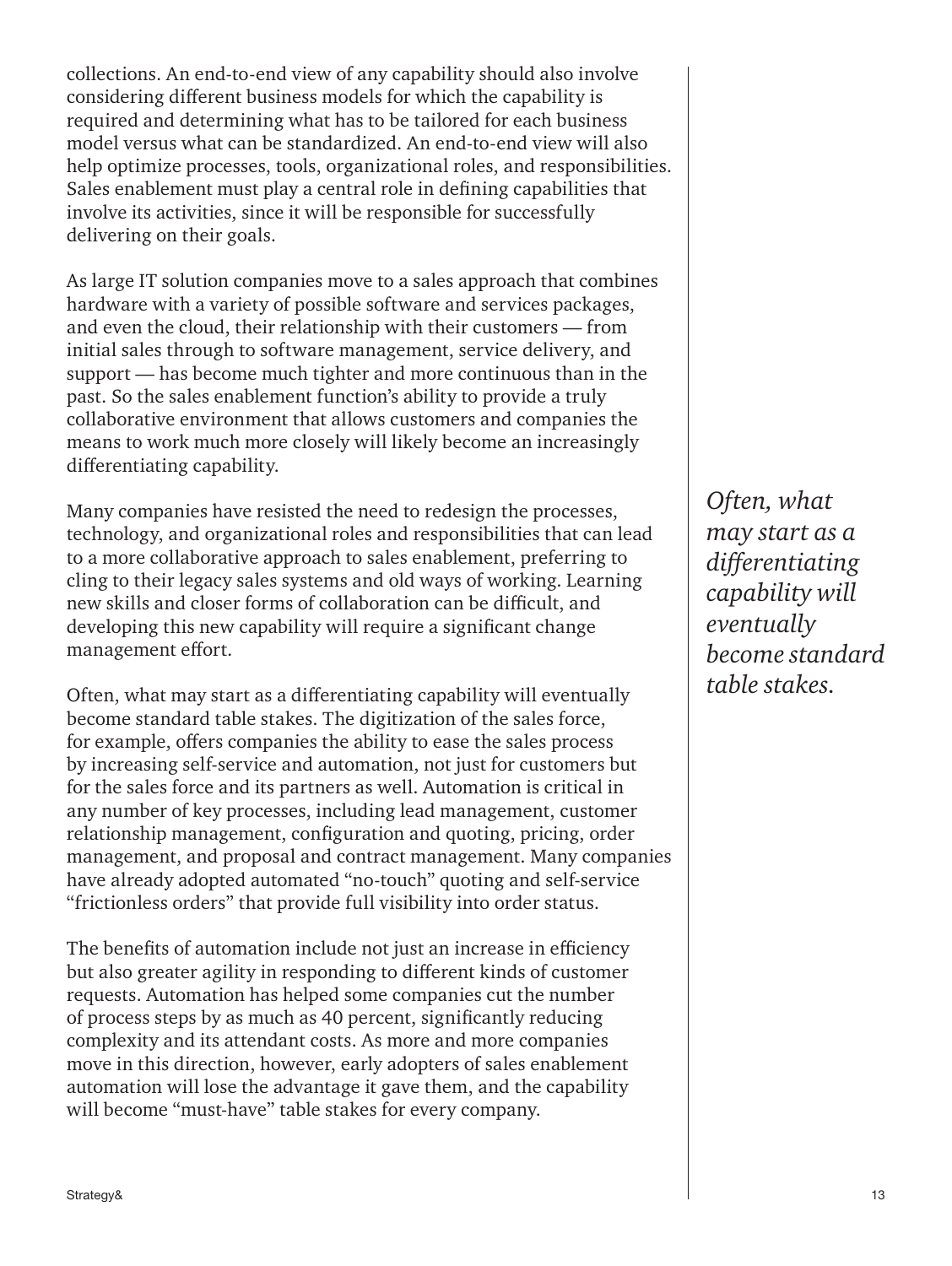### *A scalable operating model*

The task of the sales enablement function can vary from company to company, and how companies define its role will largely determine how the function is organized. Its role might be sales strategy development and planning, capabilities building and deployment, providing traditional support of operations and transactions, or all of the above. Some companies remain committed to highly decentralized models in which separate business and geographic units maintain all or part of their own enablement functions, while others prefer to combine all of these roles into a formal global customer experience and sales enablement organization.

As a rule, a company should aim to establish an all-inclusive view of its sales enablement resources, processes, and technologies, and then centralize the management responsibilities and decision rights for most of the sales enablement function. Centralizing management and decision rights will make it easier to look at the full range of capabilities needed, see the connections and commonalities among capabilities, optimize the entire function, and prioritize investments where the biggest impact can be achieved. If a company disperses these responsibilities and decision rights, it will be difficult to set up the processes and tools that are needed to work across business unit lines. At a time when customers are coming to expect a consistent experience with their vendors throughout the organization, often in real-time interactions, a decentralized system will get in the way of a company maintaining a tight connection with customers. Centralization of these roles can better ensure that different parts of the business remain in tune with one another in their approach to customers, especially those valuable enterprise customers that are commonly in touch with more than one unit at a time.

In deciding on the right organizational model, and aligning it with a go-to-market approach, companies must look closely at the similarities and differences among various parts of their business, and the connection between sales enablement and all the functions that touch the customer or the sales force, to ensure that accountability is properly assigned to all players. *Exhibit 3, next page,* illustrates three models for organizing sales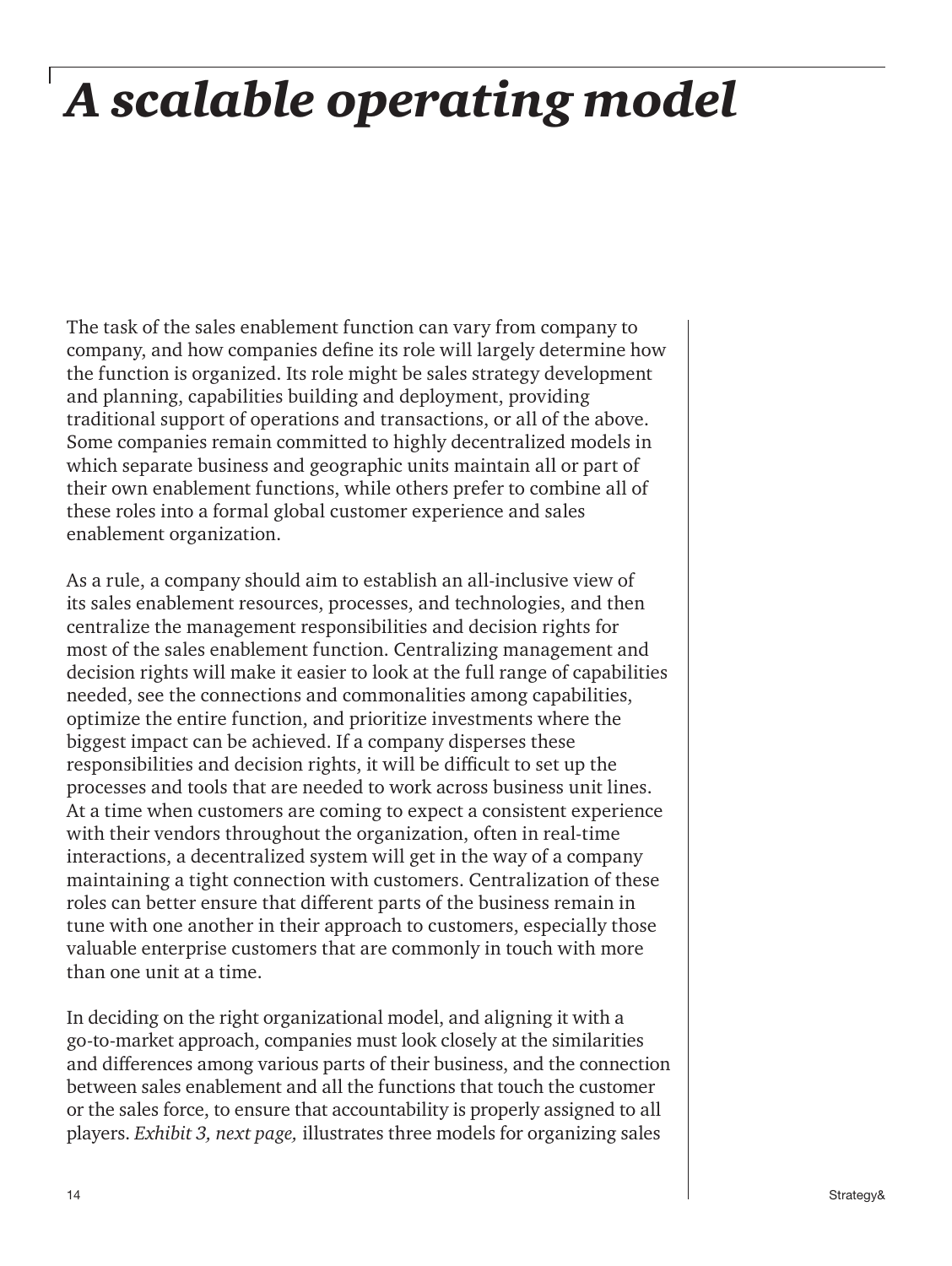### *Exhibit 3* **Sales enablement operating models vary in their degree of centralization and front-office focus**

| <b>Decentralized</b>                                                                  |                                    | <b>Hybrid</b>                                                                 |                                                                    |                                                                        | <b>Centralized</b>                                                                            |                    |                                           |              |  |
|---------------------------------------------------------------------------------------|------------------------------------|-------------------------------------------------------------------------------|--------------------------------------------------------------------|------------------------------------------------------------------------|-----------------------------------------------------------------------------------------------|--------------------|-------------------------------------------|--------------|--|
| BU <sub>1</sub>                                                                       | BU <sub>2</sub>                    | BU <sub>3</sub>                                                               | BU <sub>1</sub>                                                    | BU <sub>2</sub>                                                        | BU <sub>3</sub>                                                                               |                    |                                           |              |  |
| Front office                                                                          | Front office                       | Front office                                                                  | Front office                                                       | Front office                                                           | Front office                                                                                  | Front office       | Front office                              | Front office |  |
|                                                                                       |                                    |                                                                               |                                                                    |                                                                        |                                                                                               |                    |                                           |              |  |
| <b>Capabilities</b><br>development                                                    | <b>Capabilities</b><br>development | <b>Capabilities</b><br>development                                            | Region 1                                                           | Region 2                                                               | Region 3                                                                                      |                    | <b>Global delivery</b>                    |              |  |
|                                                                                       |                                    |                                                                               | Shared capabilities development<br>Shared capabilities development |                                                                        |                                                                                               |                    |                                           |              |  |
| <b>Back office</b>                                                                    | <b>Back office</b>                 | <b>Back office</b>                                                            | Shared back office                                                 |                                                                        |                                                                                               | Shared back office |                                           |              |  |
|                                                                                       |                                    |                                                                               |                                                                    |                                                                        |                                                                                               |                    |                                           |              |  |
| <b>Description</b>                                                                    |                                    |                                                                               |                                                                    |                                                                        |                                                                                               |                    |                                           |              |  |
| - Decision making fully dispersed and<br>embedded within individual business<br>units |                                    | - Decision making and resource                                                |                                                                    |                                                                        | - Fully consolidated decision making                                                          |                    |                                           |              |  |
|                                                                                       |                                    | deployment partially centralized                                              |                                                                    |                                                                        | as well as resource deployment                                                                |                    |                                           |              |  |
| - Each business unit owns and delivers                                                |                                    | - Business units own customer-facing<br>decision rights while other decisions |                                                                    |                                                                        | - Business units set policies and<br>expectations                                             |                    |                                           |              |  |
| on sales enablement                                                                   |                                    | are consolidated at the center                                                |                                                                    |                                                                        |                                                                                               |                    |                                           |              |  |
| <b>Pros</b>                                                                           |                                    |                                                                               |                                                                    |                                                                        |                                                                                               |                    |                                           |              |  |
|                                                                                       |                                    |                                                                               |                                                                    |                                                                        |                                                                                               |                    |                                           |              |  |
| - High degree of tailoring to customer<br>needs and experience                        |                                    | - Enables process scaling across<br>products and business units               |                                                                    | - Enterprise-to-enterprise ownership<br>and alignment across processes |                                                                                               |                    |                                           |              |  |
| - Minimizes execution time on new                                                     |                                    | - Single accountability for regional                                          |                                                                    | - Complete consolidation of back office                                |                                                                                               |                    |                                           |              |  |
|                                                                                       | products, solutions to market      |                                                                               | sales enablement                                                   |                                                                        |                                                                                               |                    |                                           |              |  |
| Cons                                                                                  |                                    |                                                                               |                                                                    |                                                                        |                                                                                               |                    |                                           |              |  |
|                                                                                       | - Challenge in cross-regional      |                                                                               |                                                                    | - Regular interlocks needed between                                    |                                                                                               |                    | - Potential gaps in tailoring "last mile" |              |  |
| standardization                                                                       |                                    | business units and sales enablement<br>to ensure alignment                    |                                                                    |                                                                        | to business needs<br>- Lower flexibility in local business unit<br>or region support requests |                    |                                           |              |  |
| - Limits ability to scale by global<br>processes                                      |                                    |                                                                               |                                                                    |                                                                        |                                                                                               |                    |                                           |              |  |
|                                                                                       | - Fragmented decision rights       |                                                                               |                                                                    |                                                                        |                                                                                               |                    |                                           |              |  |

Source: Strategy& analysis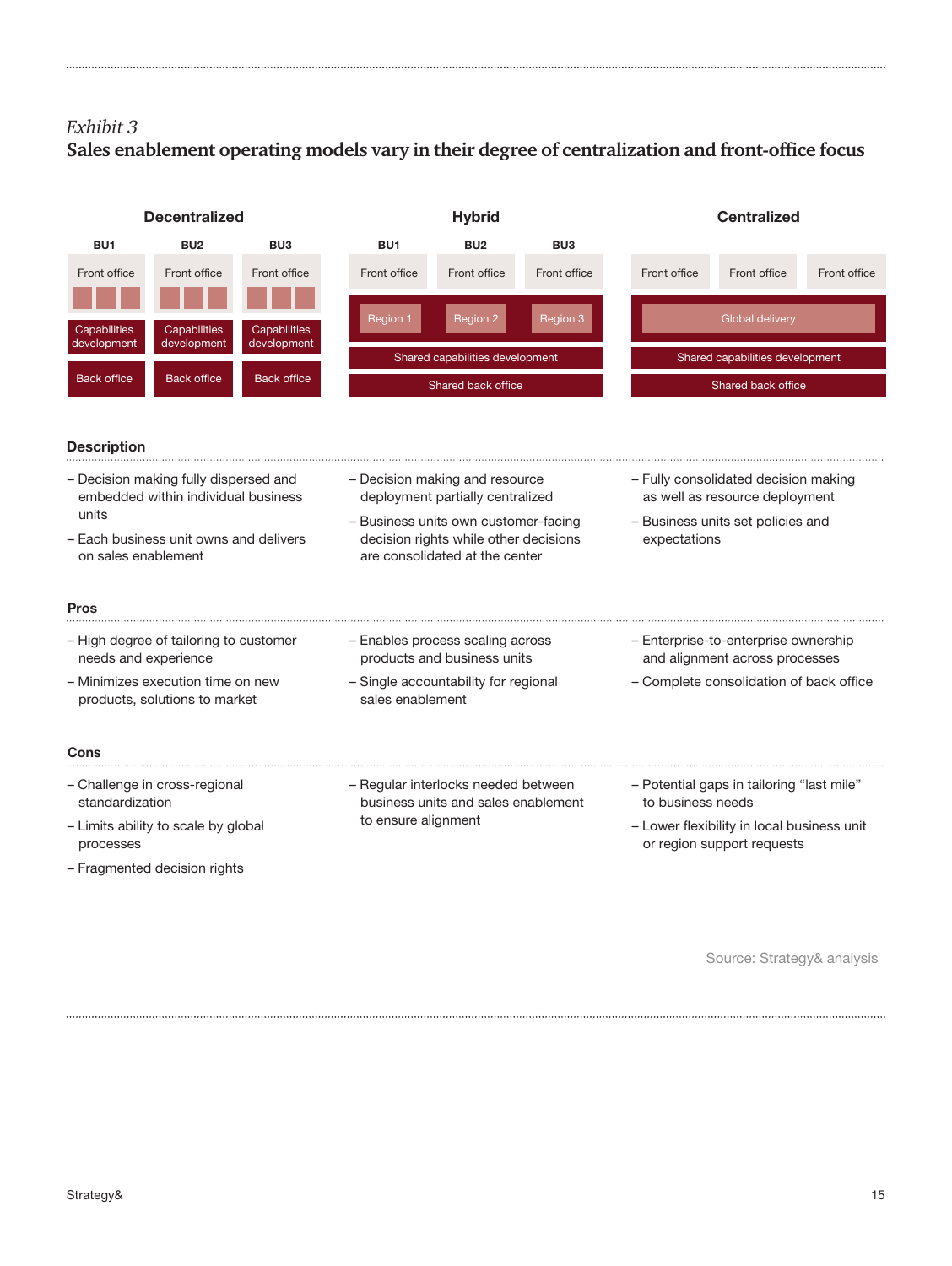enablement, which vary in their degree of centralization, emphasis on the front office versus the back office, and investment versus efficiency. Each has its pros and cons, generally related to the relative degree of integration across a company's sales landscape.

Centralizing management responsibilities and decision-making rights, however, does not mean that all sales enablement resources should be consolidated in one location. At companies with numerous business units and geographic markets, most of the sales enablement activities should involve a central element that takes charge of strategy and operational excellence through a center of expertise and a hub for implementing shared services for specific knowledge- and transactionbased activities. The business units and regional markets, however, should have their own decentralized sales enablement resources to meet their specific needs. Centers of expertise should be used to build capabilities such as strategy and planning, analytics, and sales force compensation. Centers of scale should be used for most transactional and high-volume activities, set up as regional hubs to allow a followthe-sun approach, passing the workflow so that the company can take advantage of lower costs in some countries.

No matter which model a company chooses, it must settle on a leadership structure and matrix that clearly lays out the lines of responsibility and accountability, as well as the talent, incentives, and behavior needed to promote a truly customer-focused approach to sales. It also must establish the appropriate governance mechanisms to resolve conflict.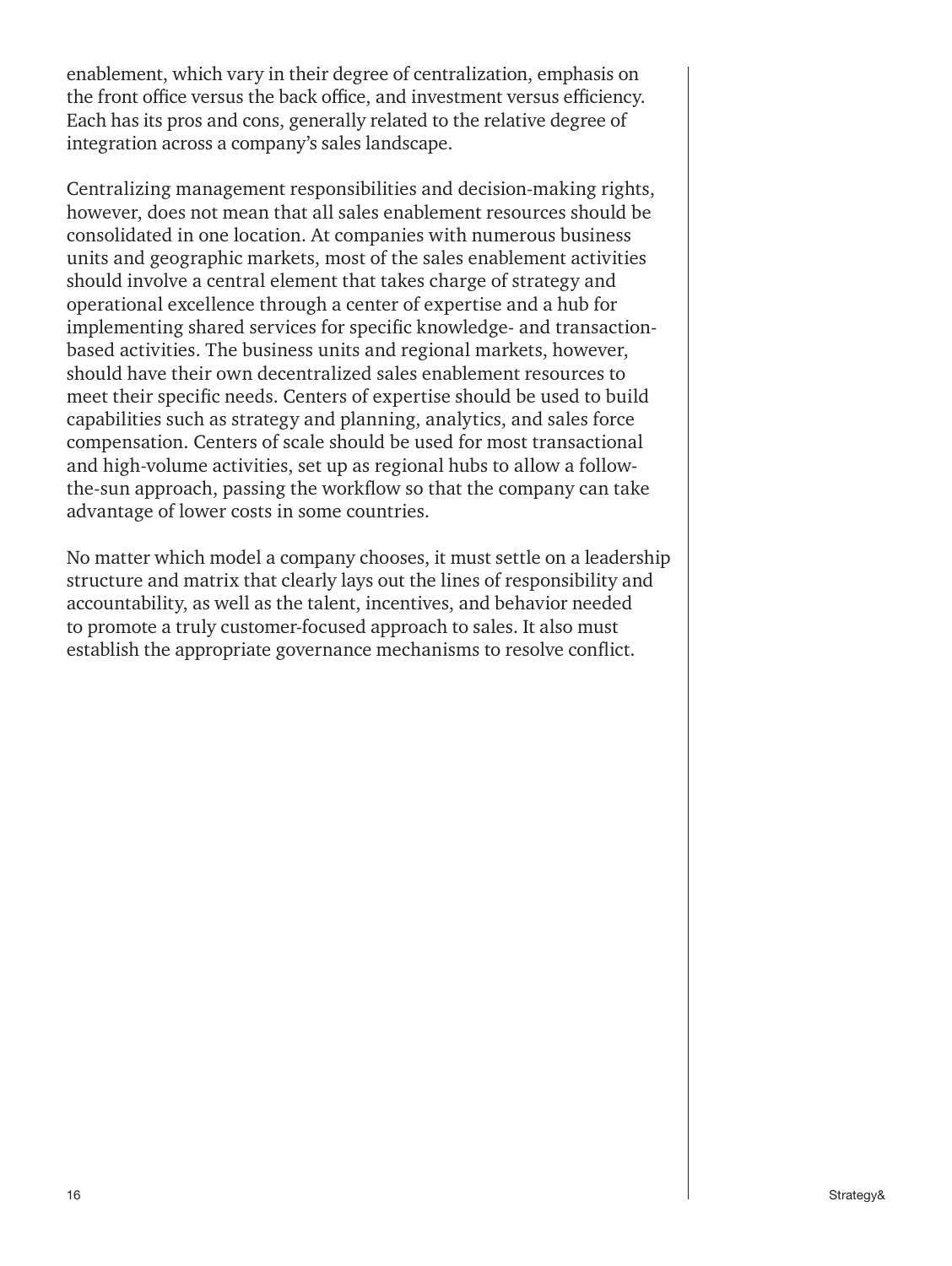## *A focused investment approach*

All too many companies today receive a poor return on their investment in sales enablement; indeed, some spend twice as much as the best performers simply to meet their transactional needs. Though customer experience and go-to-market performance considerations should drive the effort to transform the sales enablement function, companies need not invest huge sums of money to develop the sales enablement capabilities they need.

The key is to channel the funds saved by operating lights-on and table stakes capabilities more efficiently into building and maintaining strategic, differentiating capabilities. In fact, most companies could achieve much more at their current level of spending by refocusing their investments on the capabilities that matter. Why spend money on transactional processes and services being carried out manually and in high-cost locations if they can be delivered in an automated fashion or via a shared-services hub in a low-cost location? The money saved can then be devoted to improving the company's customer relationship management capability.

Furthermore, it is critical that companies gain an end-to-end view of their sales enablement function, and the capabilities needed for it to succeed. Without that view, companies will tend to concentrate on short-term fixes for their enablement shortcomings — enlisting more and more people to carry out important but cumbersome processes, for example. Instead, they should invest in fixing the root causes of those problems, perhaps by automating the cumbersome processes.

Doing so will require that companies establish a baseline that captures all of the current sales enablement activities throughout the organization — typically through surveys of people engaged in these efforts — and how much in the way of resources, both money and people, those activities consume. Many companies will find that their sales enablement activities use up considerably more resources than they think — or need. Reallocating some of these resources can mean considerable savings, which can then be reinvested in more differentiating capabilities.

*Many companies will find that their sales enablement activities use up considerably more resources than they think — or need.*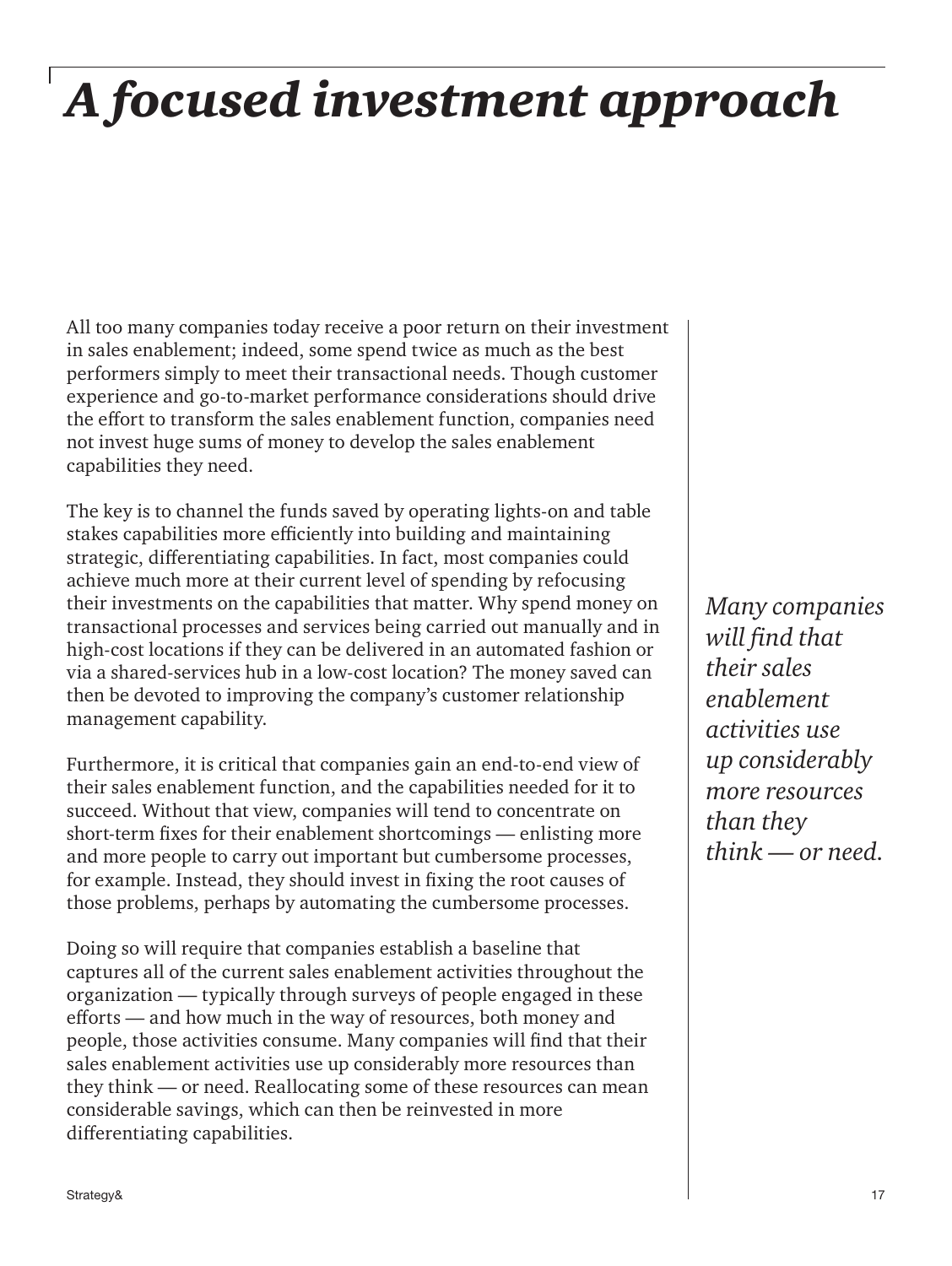Finally, companies need to centralize sales enablement investment decisions as much as possible. All too often, decisions about investments in people and tools remain at the individual function, business, or geographic unit level, even if cross-unit teams have been put in place to try to centralize the process. That costs money, as duplicate processes and technologies proliferate. Centralizing the decisions about investing in sales enablement capabilities will help build the table stakes and differentiating capabilities the entire company needs, while optimizing the whole rather than individual pieces of the sales enablement effort.

Changing the policies regarding who has the authority to make decisions can be a particularly difficult cultural problem, however. Determinations about investments and organizational change must be grounded in strategy, and the leadership of the company must be aligned on the case for change, and own the case. Otherwise, powerful managers, who often prefer to own their own resources, may resist and even try to derail transformative change.

Changes in cost structure alignment and investment strategies should come after the company has clearly defined its sales enablement strategy, required capabilities, and operating model, along with the gaps to be filled. Functions such as back-office sales transaction management and other customer-neutral activities should be managed for efficiency and lowest cost, while significant investments should be directed toward developing differentiating capabilities and efforts to reduce complexity, not to support the status quo.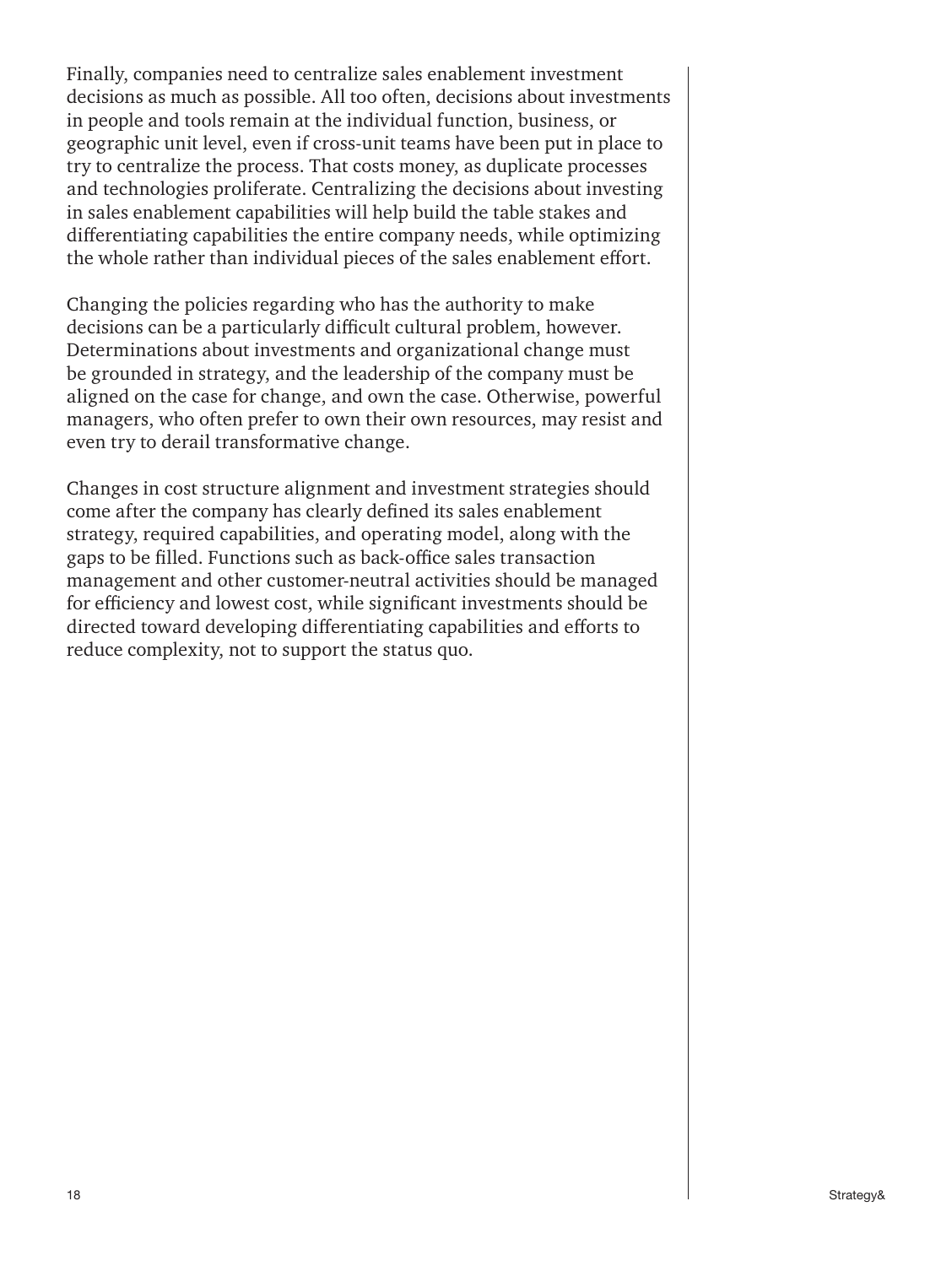### *Build a bold vision and never lose sight of the customer*

For many companies, building an effective sales enablement strategy and capability will likely require a major transformation, one that must take place while the sales force maintains its ongoing efforts to make sales. To succeed, companies need to develop both a longterm vision and a road map that allows them to transform while also delivering near-term wins and delivering the day-to-day business. No transformation can begin, however, until the company has clarified its vision for the sales experience it hopes to offer customers, a strategy for taking that vision to market, and an understanding of the capabilities needed to fulfill that strategy.

In doing so, companies must understand what resources are currently being used by the sales enablement function, and determine which of them can be reallocated to more strategic capabilities. Once that's clear, they must define the end-to-end sales enablement capabilities needed and design the right organizational and operating model, and the processes, tools, and talent required.

The ongoing impact of digitization on how companies engage with their customers means that building an effective and efficient sales enablement organization is, in effect, a moving target. So it is critical to remember that any transformation effort needs to be flexible and adaptable enough to take into account the inevitability of constant change.

As with any major transformation, there will likely be considerable resistance within the organization to redefining roles, changing decision rights, and reprioritizing and reallocating investments. Senior management can overcome this resistance by articulating a clear and compelling case for change, by building ownership for the transformation across the enterprise, and by actively leading the process of making change happen.

Finally, be aware that when companies get deeply involved in solving internal issues through major transformations, it is easy to lose sight of the ultimate goal: the customer. This is especially tricky in areas such as sales enablement, where creating the best sales experience for the customer is critical to its role and very existence. Only by always keeping customers in mind can companies truly achieve sustainable sales growth.